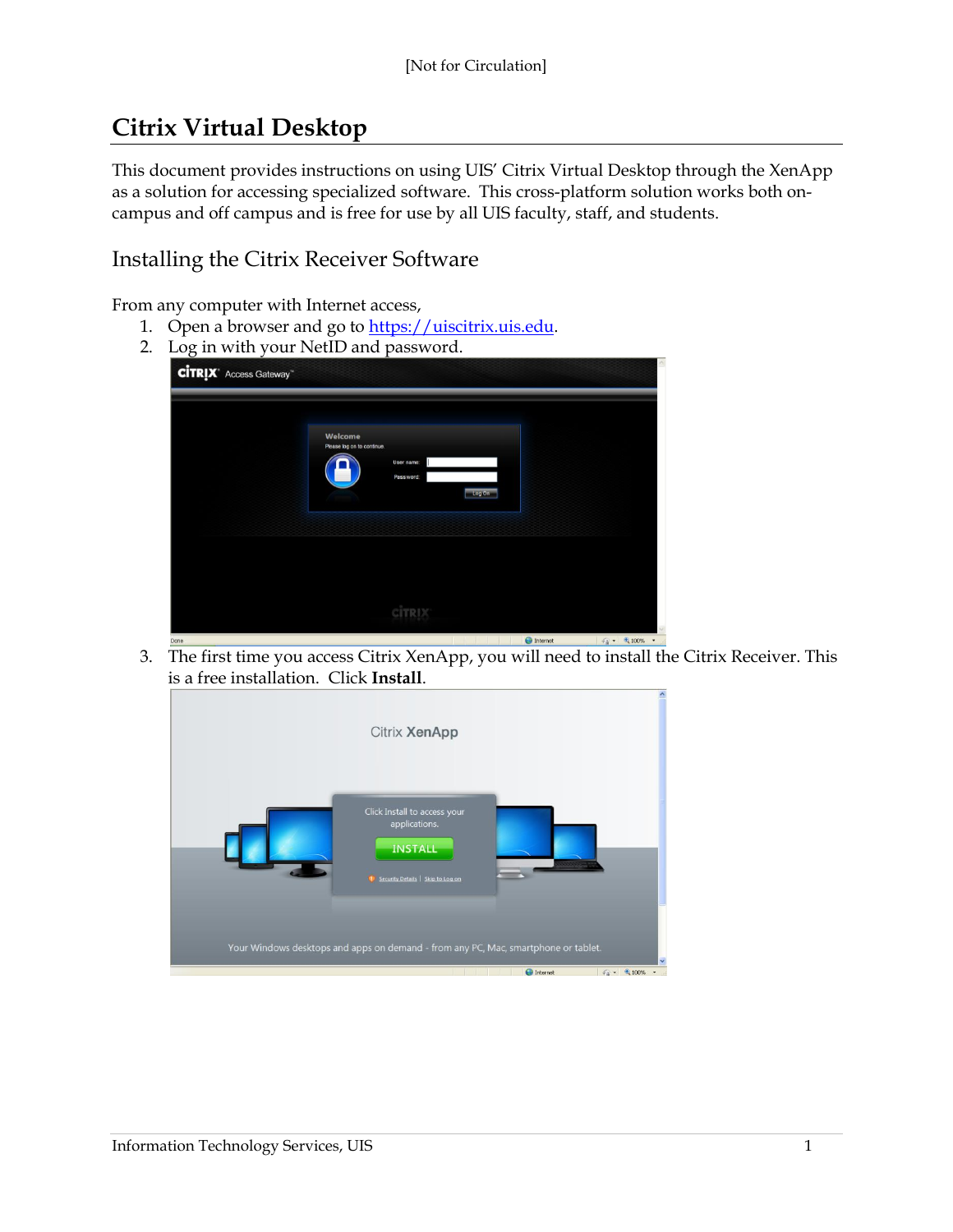

4. Under **Find Downloads**, select **Citrix Receiver**.

5. Select **Receiver Easy Install**, then click **Find**.



6. Click on **Detect my device and install Receiver**

| <b>Downloads</b>                                                | <b>Citrix Receiver</b>                                                                                           |
|-----------------------------------------------------------------|------------------------------------------------------------------------------------------------------------------|
| <b>Trial Software</b>                                           | <b>Receiver Easy Install</b>                                                                                     |
| <b>Find Downloads</b><br>$\cdot$<br><b>Citrix Receiver</b>      | $\equiv$ Receiver for All Platforms (1)<br>Detect my device and install Receiver<br><b>MULTI</b><br>Jul 31, 2012 |
| --<br>$\overline{\phantom{a}}$<br>Receiver Easy Install<br>Find |                                                                                                                  |

7. The website will detect what device you are using. Click **Download Receiver for Windows**. (It will say **Download Receiver for Mac** if using a Mac)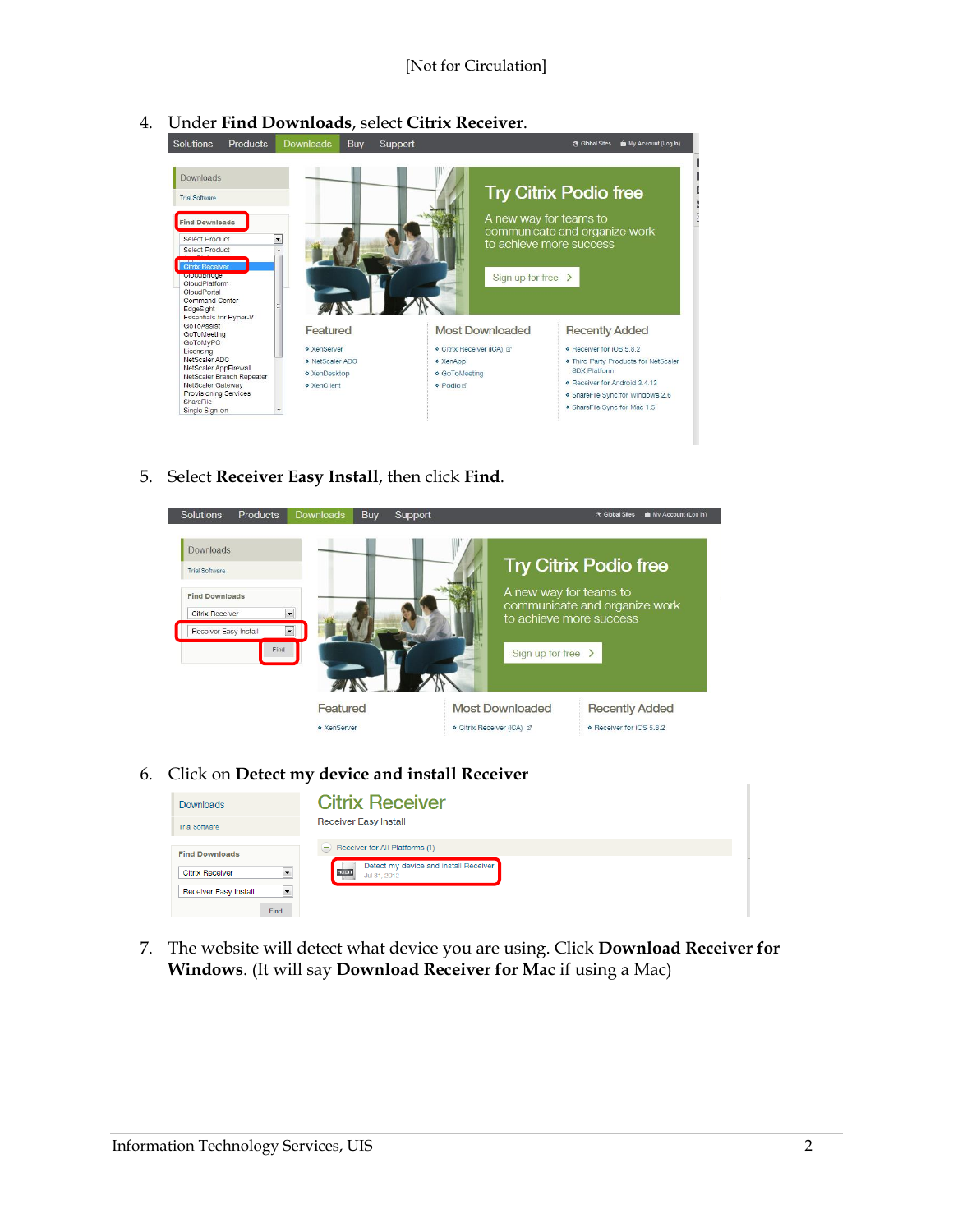#### [Not for Circulation]

**CİTRIX** 



8. Select that you agree to the terms of the Citrix License Agreement. Click **Continue**.



9. The installation file will appear at the bottom of the screen in your downloads. Click on **CitrixReceiverWeb** file.

|                                                                        |                                                                                                                                                                                                                           | $- - - - - - -$<br>----<br>ات                                                                                                                                                             | .                                                                                                                                                                                                            |                                  |
|------------------------------------------------------------------------|---------------------------------------------------------------------------------------------------------------------------------------------------------------------------------------------------------------------------|-------------------------------------------------------------------------------------------------------------------------------------------------------------------------------------------|--------------------------------------------------------------------------------------------------------------------------------------------------------------------------------------------------------------|----------------------------------|
|                                                                        | $\overline{\phantom{a}}$ $\overline{\phantom{a}}$ $\overline{\phantom{a}}$ $\overline{\phantom{a}}$<br>Receiver x<br>$\ddot{\circ}$<br>CitrixReceiver.exe<br>$\mathbf{v}$<br>1. Install<br>Click Run to install Receiver. | $ ? - x$<br>User Account Control<br>Do you want to allow Citrix Receiver to<br>make changes to this computer?<br>Yes<br>No<br>2. Allow access<br>Click Yes to allow User Account Changes. | $\gamma$ $\mathbf{x}$<br>User Account Control<br>Citrix Receiver<br>Do you trust this account?<br>Cancel<br>Yes<br>3. Set up<br>Follow the steps to set up Receiver and get your<br>apps, data and desktops. |                                  |
|                                                                        |                                                                                                                                                                                                                           |                                                                                                                                                                                           | @ 1999-2012 Citrix Systems, Inc. All Rights Reserved   Terms of Use   Privacy                                                                                                                                |                                  |
| CitrixReceiverWeb (2).exe<br>9.2/51.1 MB, 7 secs left                  |                                                                                                                                                                                                                           |                                                                                                                                                                                           |                                                                                                                                                                                                              | Show all downloads               |
| <b>COM</b><br><b>Card</b><br>$\left(\frac{1}{2}\right)$<br><b>Tart</b> | W.<br>เร<br><b>IC</b><br>∍                                                                                                                                                                                                |                                                                                                                                                                                           |                                                                                                                                                                                                              | 12:01 PM<br>$-0.91$<br>8/28/2013 |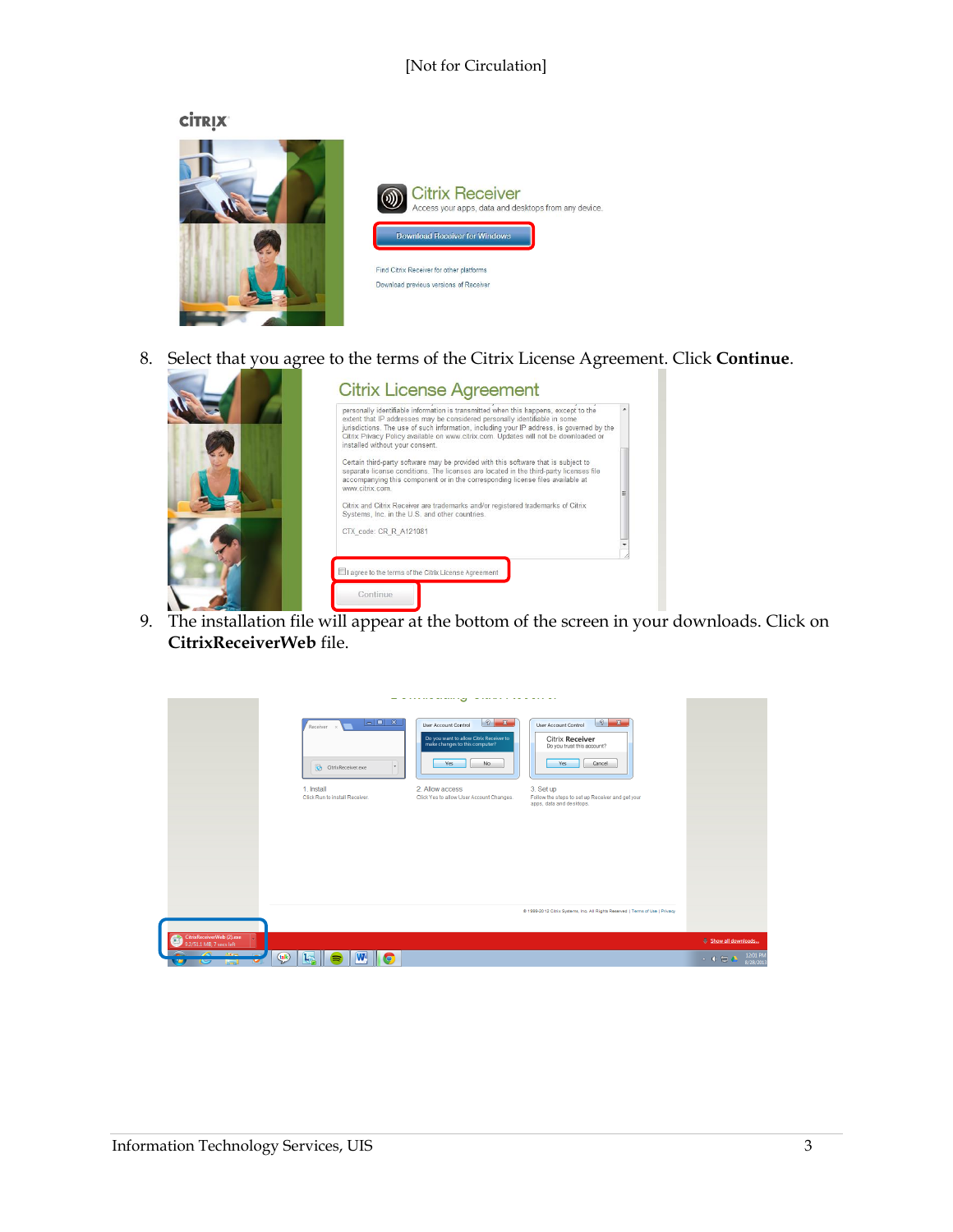#### 10. Select **Run**.



11. Click **Install**. Be patient while the program installs.



- 12. To complete installation, you will be asked to restart your computer. Choose **yes**.
- 13. Once your computer is restarted, Citrix Receiver is installed!

### Using Citrix XenApp

Once you have installed the Citrix XenApp, you can simply open a browser and go to [https://uiscitrix.uis.edu](https://uiscitrix.uis.edu/) to begin your session.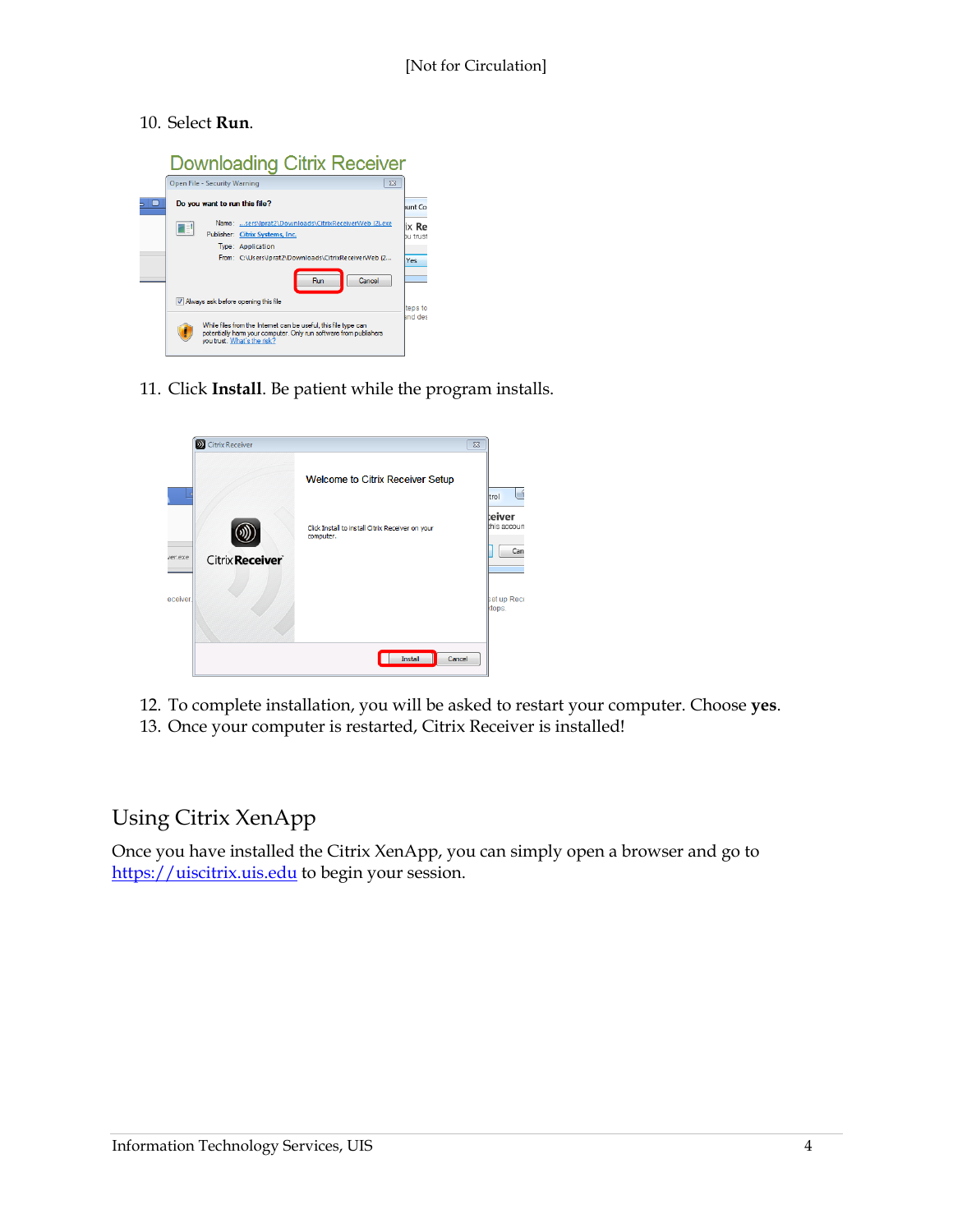1. Select **Windows 7 Classroom Image**.

| $\sim$<br>Search           | Logged on as: kmcel2      | $\bullet$<br>$\boxtimes$<br>Messages<br>Settings | $\widehat{\phantom{a}}$<br>$\frac{0}{\log \text{Off}}$<br><b>CİTRIX</b> |
|----------------------------|---------------------------|--------------------------------------------------|-------------------------------------------------------------------------|
| Persistent Virtual Desktop | Windows 7 Classroom Image |                                                  |                                                                         |
|                            |                           |                                                  |                                                                         |
|                            |                           |                                                  |                                                                         |
|                            | citrix                    |                                                  | $\sim$                                                                  |

- 2. It may take a few moments for the image to load.
- 3. Once loaded, take advantage of the applications and resources, as you would your desktop computer.
- 4. Note the message about HotKeys. Shift+F2 allows you to easily switch between Full Screen mode and seeing the title bar (which allows you to click the minimize button to easily return to your local desktop).

| <b>Tip: Exiting Full Screen Mode</b> |                                                                                                                                                                                                                                                                   |  |
|--------------------------------------|-------------------------------------------------------------------------------------------------------------------------------------------------------------------------------------------------------------------------------------------------------------------|--|
|                                      | Your hotkeys, such as Alt+Tab, will apply to the session you are starting in<br>full-screen mode. The SHIFT+F2 hotkey controls the appearance of the title<br>bar of the session window. To view your desktop, press SHIFT+F2 and<br>minimize the session window. |  |
|                                      | Do not show this dialog box again.                                                                                                                                                                                                                                |  |
|                                      |                                                                                                                                                                                                                                                                   |  |